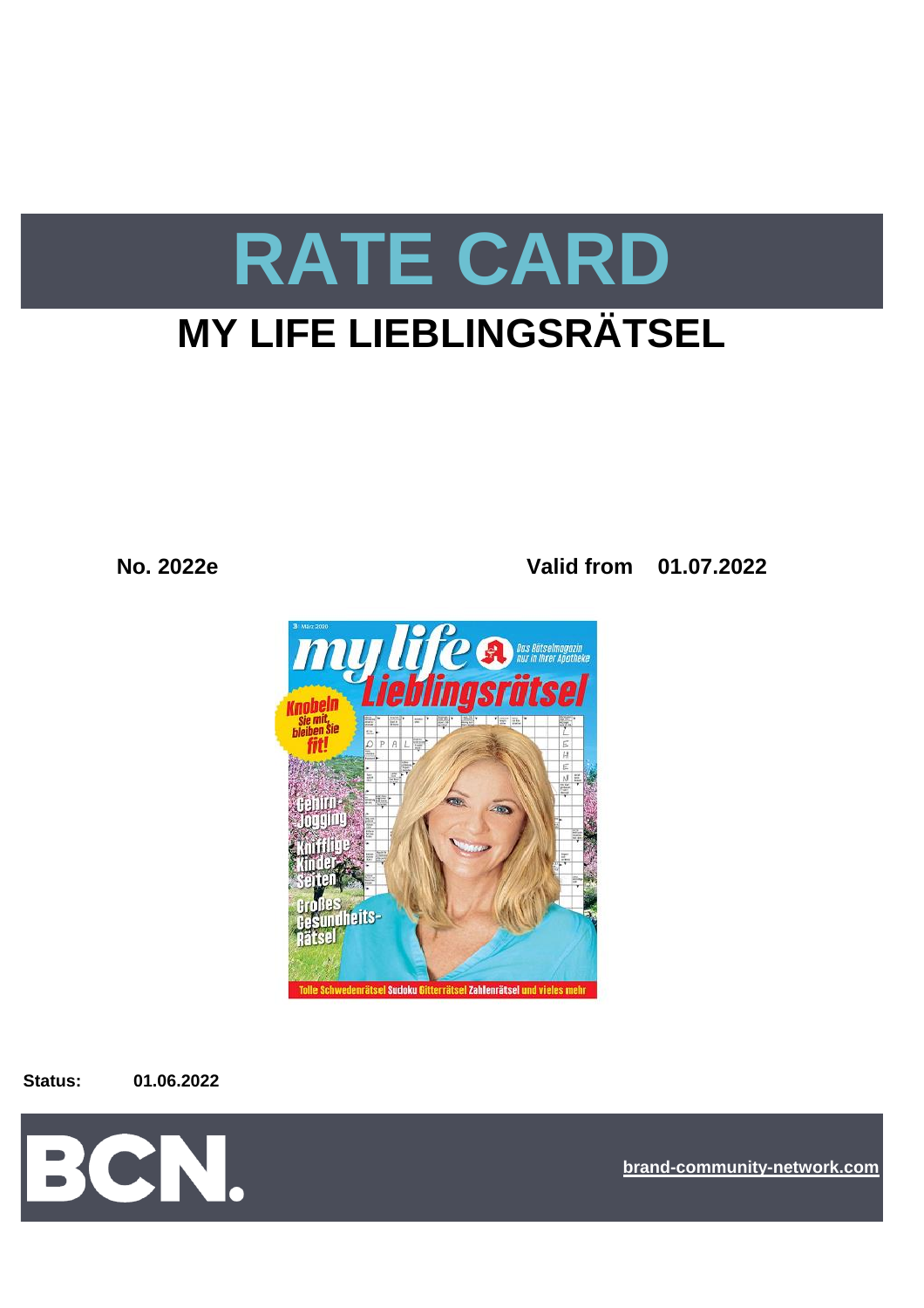

## **PUBLISHER'S DATA**

mylife media GmbH & Co.KG Commerzbank AG D-77652 Offenburg BIC: DRES DEFF 680

P +49 781 84 2093 dorothe.kiefer@burda.com **Terms of payment:**

#### **Print Management/Placement**

Alexander Hugel AdTech Factory GmbH Hauptstraße 127 D-77652 Offenburg P +49 781 84 2762 alexander.hugel@adtechfactory.com

#### **Ad Management/Order Management**

Hauptstraße 127 D-77652 Offenburg P +49 781 84 2708

### **Frequency of publication Guaranteed circulation:**

monthly, usually on the 1st of each month

**Place of publication Technical data: Offenburg** 

#### **Publisher Bank accounts:**

Hubert-Burda-Platz 1 IBAN: DE54 6808 0030 0723 4120 00 UniCredit Bank AG **Brand Director IBAN: DE19 7002 0270 0015 0249 05** Dorothe Kiefer **BIC: HYVEDEMMXXX** 

Invoices are due in net 30 days after the invoice date. The publisher guarantees a 2 per cent discount for advance payments, provided that the invoice amount is submitted on the publication date of the issue in which the advertisement is published at the latest and no older invoices are outstanding. In the event that the payment target is exceeded, default interest pursuant to Clause 11 of the Terms and Conditions of 5 per cent is calculated based on the respective base rate pursuant to Section 1 (1) of the German Discount Rate Transition Law (Diskontsatz-Überleitungs-Gesetz– DÜG). All prices are net prices. The statutory value-added tax is added. Direct debit is possible.

### AdTech Factory GmbH **Terms and conditions:**

All ad orders are exclusively carried out pursuant to the General Terms and Conditions. These have to be requested directly from BCN or can be viewed online at:

[orders@adtechfactory.com](mailto:orders@adtechfactory.com) [brand-community-network.com/terms-conditions](https://bcn.burda.com/terms-conditions)

**& on sale date** Information on guaranteed circulation can be find here: [brand-community-network.com/landingpages/garantieauflagen/](https://bcn.burda.com/garantieauflagen)

[duon-portal.de/](https://duon-portal.de/) For current and binding technical data, log onto duon-portal.de. Also available as PDF download.

### **Delivery of printer's copy:**

Please upload all copies electronically to duon-portal.de. For support please e-mail support@duon-portal.de or call +49 40 37 41 17 50.

#### **General legal notice:**

The warranty claims specified in the publishers' general terms and conditions apply only when the certified technical requirements and standards published on the DUON portal have been fulfilled as well as the delivery has been carried out via the DUON portal. This also holds when data are provided without proof.

#### **Online advertisement booking:**

The current, binding technical advertisement bookings can also be sent via the online booking system:

[obs-portal.de/](https://www.obs-portal.de/)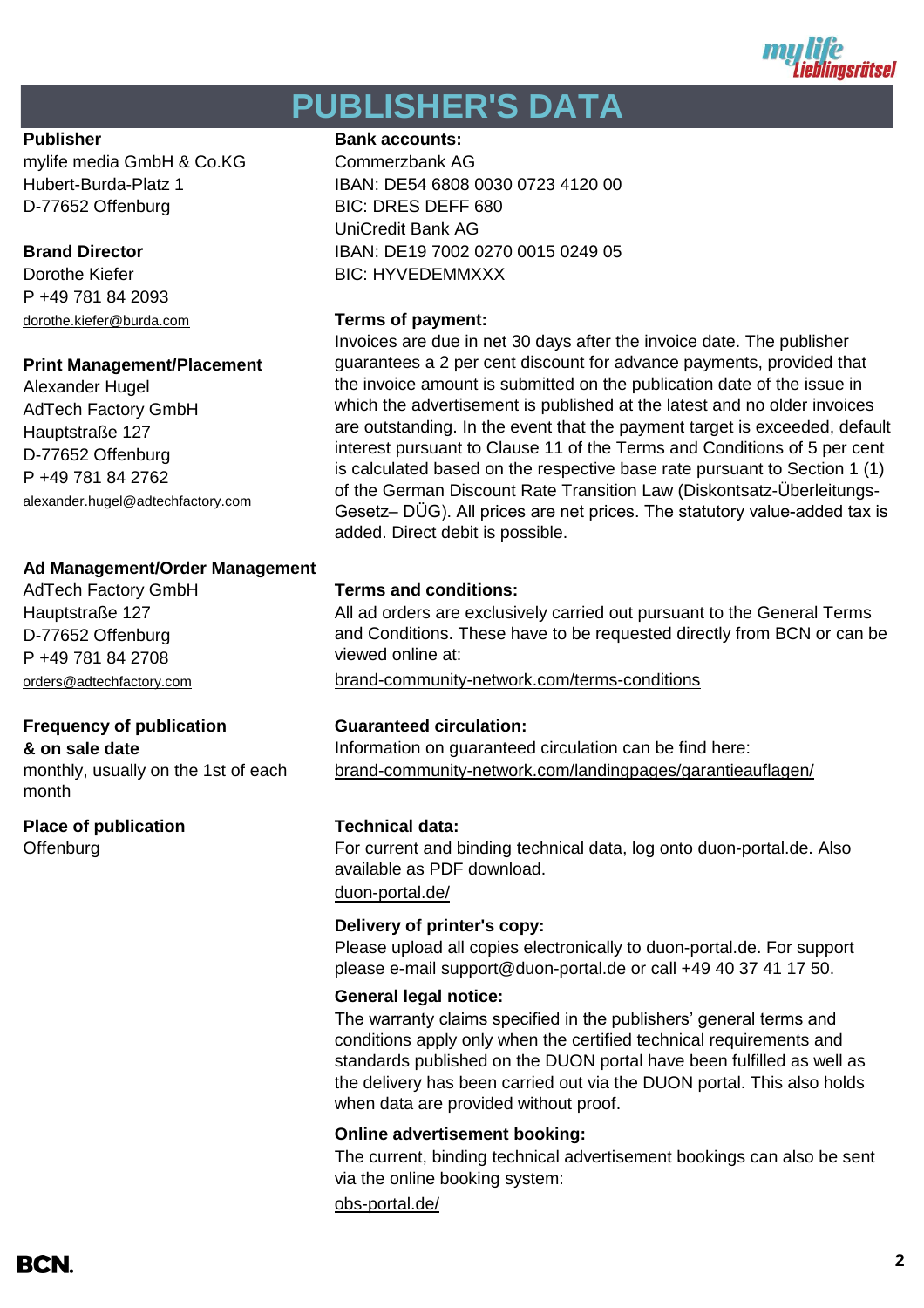

## **FORMATS & RATES**

| Format              | <b>Placement</b> | <b>Bleed format*</b> | Rate        |
|---------------------|------------------|----------------------|-------------|
| $1/1$ page          | Standard         | 203 x 270            | 5,600 €     |
| 1/2 page vertical   | Standard         | 101 x 270            | $3,200 \in$ |
| 1/3 page horizontal | Standard         | 203 x 130            | $3,200 \in$ |
| 1/3 page vertical   | Standard         | 71 x 270             | $2,300 \in$ |
| 1/3 page horizontal | Standard         | $203 \times 94$      | 2,300 €     |

#### **Ad combinations:**

\*width x height in mm

The reduced combination special price for the combination of advertisements is based on comparison of separate advertisement bookings. To this end, the advertisements of an advertiser with an identical product/creation in the same format must appear in all magazines in parallel issues.

#### **Advertorials:**

Formats and prices for advertorials created by the editorial team on request. For more information, please visit [brand-community-network.com/advertisin](https://bcn.burda.com/advertisingsolutions/print/native-ads)gsolutions/print/native-ads

#### **Consecutive Ads:**

Surcharge on two or more adverts on consecutive partial-page ads: 10%

#### **Fixed placements:**

Agreed fixed placements (e.g. first for a business line, commodity group, etc.) entitle the publisher to bill a placement surcharge.

**Type area format:**

On request.

**Digital rate card:** Please find the digital rate card here: [brand-community-network.de/advertisingsolutions/digital/prices](https://bcn.burda.com/advertisingsolutions/digital/prices)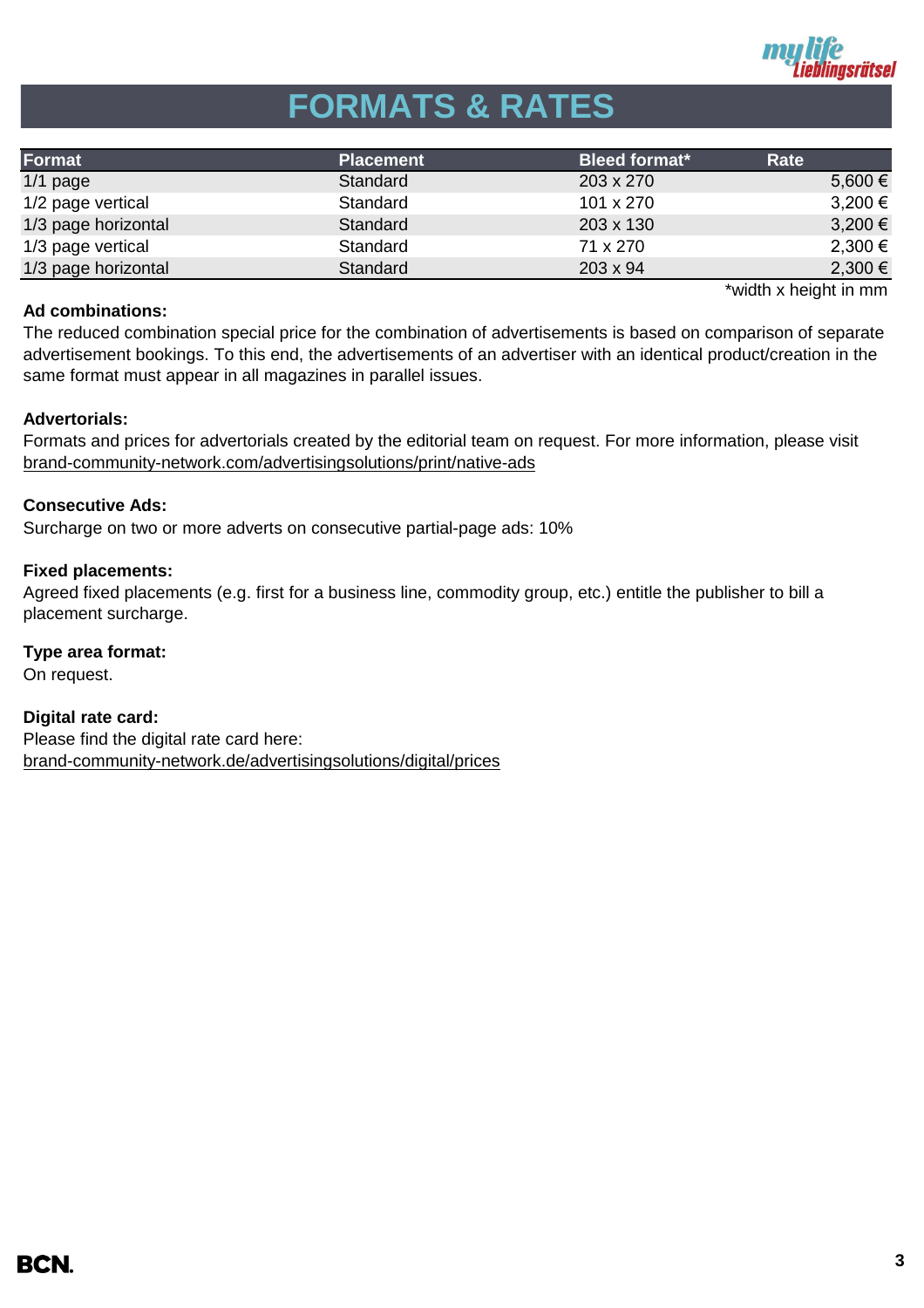

## **DISCOUNTS**

| by frequency | <b>discount</b> | by volume     | discount |
|--------------|-----------------|---------------|----------|
| from 6 ads   | 3%              | from 2 pages  | 3%       |
| from 12 ads  | 5%              | from 4 pages  | 5%       |
| from 15 ads  | 10%             | from 6 pages  | 10%      |
| from 18 ads  | 12%             | from 8 pages  | 12%      |
| from 21 ads  | 15%             | from 10 pages | 15%      |
| from 24 ads  | 17%             | from 12 pages | 17%      |

#### **Follow-up discount**

The ad will also appear in my life in the senior year. The subsequent discount is consecutive to the painting or volume scale of the special issue applied. When booking my life Lieblingsrätsel, a 10% follow-up discount is granted, provided the same format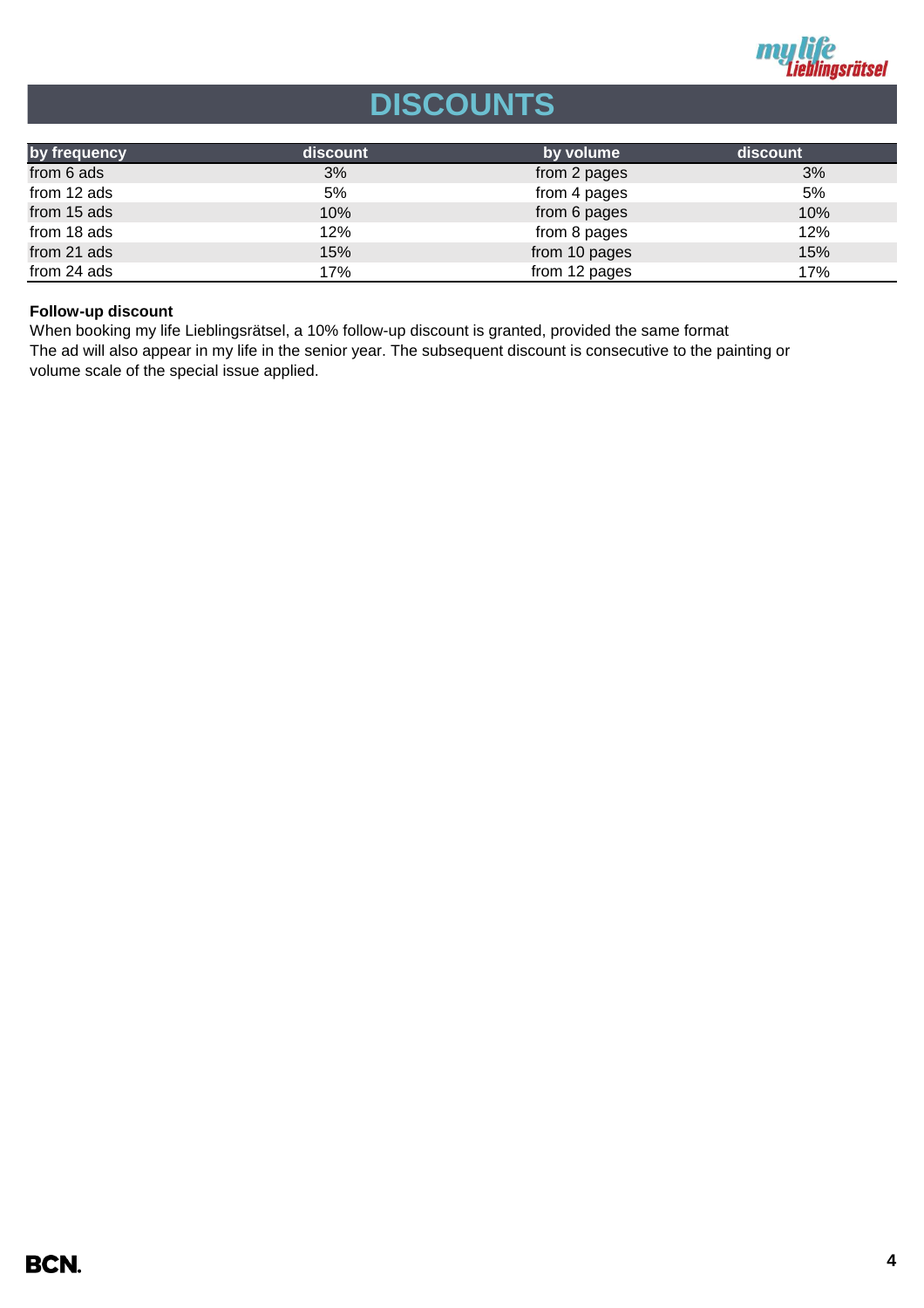

## **SCHEDULE**

| The BCN topic preview tool provides you with attractive themes or specials: |              | brand-community-network.com/topic-preview-tool |             |                                |
|-----------------------------------------------------------------------------|--------------|------------------------------------------------|-------------|--------------------------------|
| No.                                                                         | On sale date | <b>Closing date*</b>                           | Copy date** | <b>Special closing date***</b> |
| 1/22                                                                        | 03.01.22     | 15.11.21                                       | 15.11.21    | 02.11.21                       |
| 2/22                                                                        | 01.02.22     | 15.12.21                                       | 15.12.21    | 01.12.21                       |
| 3/22                                                                        | 01.03.22     | 20.01.22                                       | 20.01.22    | 05.01.22                       |
| 4/22                                                                        | 01.04.22     | 22.02.22                                       | 22.02.22    | 08.02.22                       |
| 5/22                                                                        | 02.05.22     | 21.03.22                                       | 21.03.22    | 07.03.22                       |
| 6/22                                                                        | 01.06.22     | 21.04.22                                       | 21.04.22    | 07.04.22                       |
| 7/22                                                                        | 01.07.22     | 19.05.22                                       | 19.05.22    | 05.05.22                       |
| 8/22                                                                        | 01.08.22     | 22.06.22                                       | 22.06.22    | 08.06.22                       |
| 9/22                                                                        | 01.09.22     | 22.07.22                                       | 22.07.22    | 08.07.22                       |
| 10/22                                                                       | 01.10.22     | 24.08.22                                       | 24.08.22    | 10.08.22                       |
| 11/22                                                                       | 02.11.22     | 20.09.22                                       | 20.09.22    | 06.09.22                       |
| 12/22                                                                       | 01.12.22     | 19.10.22                                       | 19.10.22    | 05.10.22                       |

\* Closing & cancellation date

\*\* Delivery date for printer's copies

\*\*\* Closing & cancellation date for ad specials, special formats, special placements